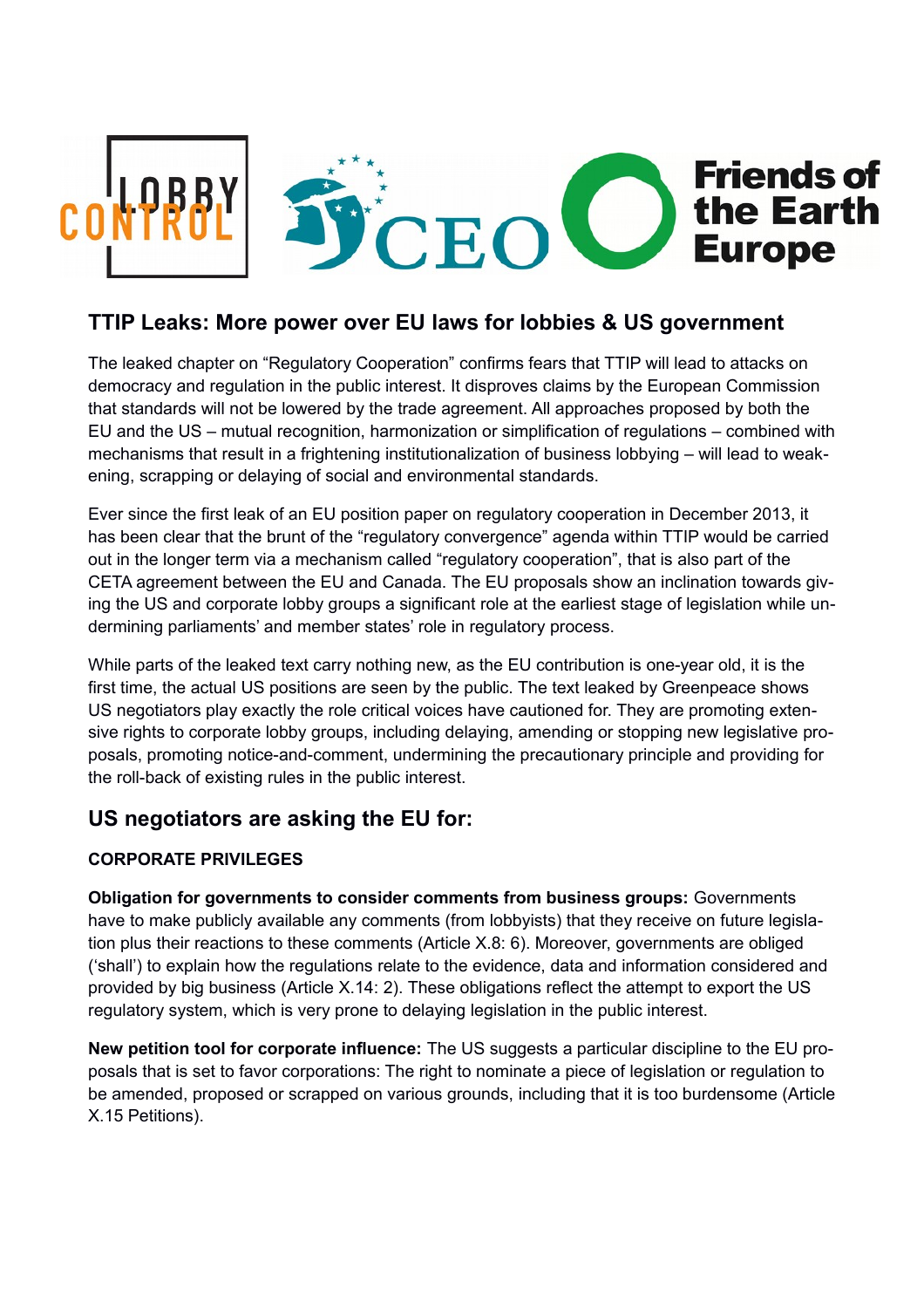**Businesses co-writing standards:** Regulatory cooperation will also happen at the sectoral level. On technical barriers to trade for instance, the US and the EU are willing to give big business the possibility to submit proposals to both administrations for common EU-US standards ("Tactical State of Play of the TTIP Negotiations, page 10).

#### **BUSINESS-BIASED BENCHMARKS**

**Prioritise trade effects over the public interest:** The US wants to make it obligatory that new EU regulations are elaborated with a strong focus on their "trade effects" (Article X.9). This reduces the importance of other criteria such as environmental and consumer protection.

**Promote one-sided impact assessment:** The US is very aggressively pushing for an increasing role of impact assessment for existing and future legislation (Article X.8 and Article X.13; on existing regulation compare also Article X.16). It is particularly frightening that the US highlights the importance of a cost-benefit approach (Article X.13 3.1 c), more than the EU text does already. Costbenefit analysis only looks at costs of laws for business whilst paying little attention to the benefits for society as a whole. Moreover, from the US experience we know it is a highly technical process that often relies on industry data.

#### **DEREGULATION AGENDA**

**Attacks on the precautionary principle:** The US position is a direct attack on the precautionary principle. This is revealed by the leaks on regulatory cooperation as well as of other chapters. In the former, article X.14 is about "Decision Making Based on Evidence", which goes against a key trait of the precautionary principle: To act in the absence of clear, scientific proof. Other attacks include the need for government to base decisions and regulations on evidence and information that is reliable and of high quality, including seeking for scientific and economic information (X.14: 1). Also, it should be noted that in other chapters, notably the chapter on Sanitary and Phytosanitary measures, the US practically rules out the use of the precautionary principle (articles X.4 and X.5).

**Further tools to weaken standards:** A US-insertion on "international trade and investment obligations" is disconcerting, particularly in the light of the TTIP investment chapter (Article X.5 b). It is a sign that the threat of an ISDS/ICS case can be used discreetly to push the other party towards weakening new standards.

#### **DISREGARD FOR DEMOCRACY**

**Mutual recognition:** One of the aims of regulatory cooperation is for laws across the Atlantic to be recognized as equivalent. No matter the maximum level of pesticides allowed in the EU, a mutual recognition agreement with the USA would mean that food respecting the pesticides limits in the USA could be sold in the EU. Discussions on mutual recognition agreements have made "further progress" according to the leak ("Tactical State of Play of the TTIP Negotiations, page 7).

#### **THE TWO SIDES ARE IN SYNC**

**Reference to EU-Deregulation agenda:** There is a clear link to and support for the Better Regulation Agenda of the EU, which sets the EU on course to less regulation of business (Article X.5 Internal Coordination of Regulatory Development). It suggests to "maintain processes or mechanisms to facilitate international coordination, consultation, and review of regulations." Including